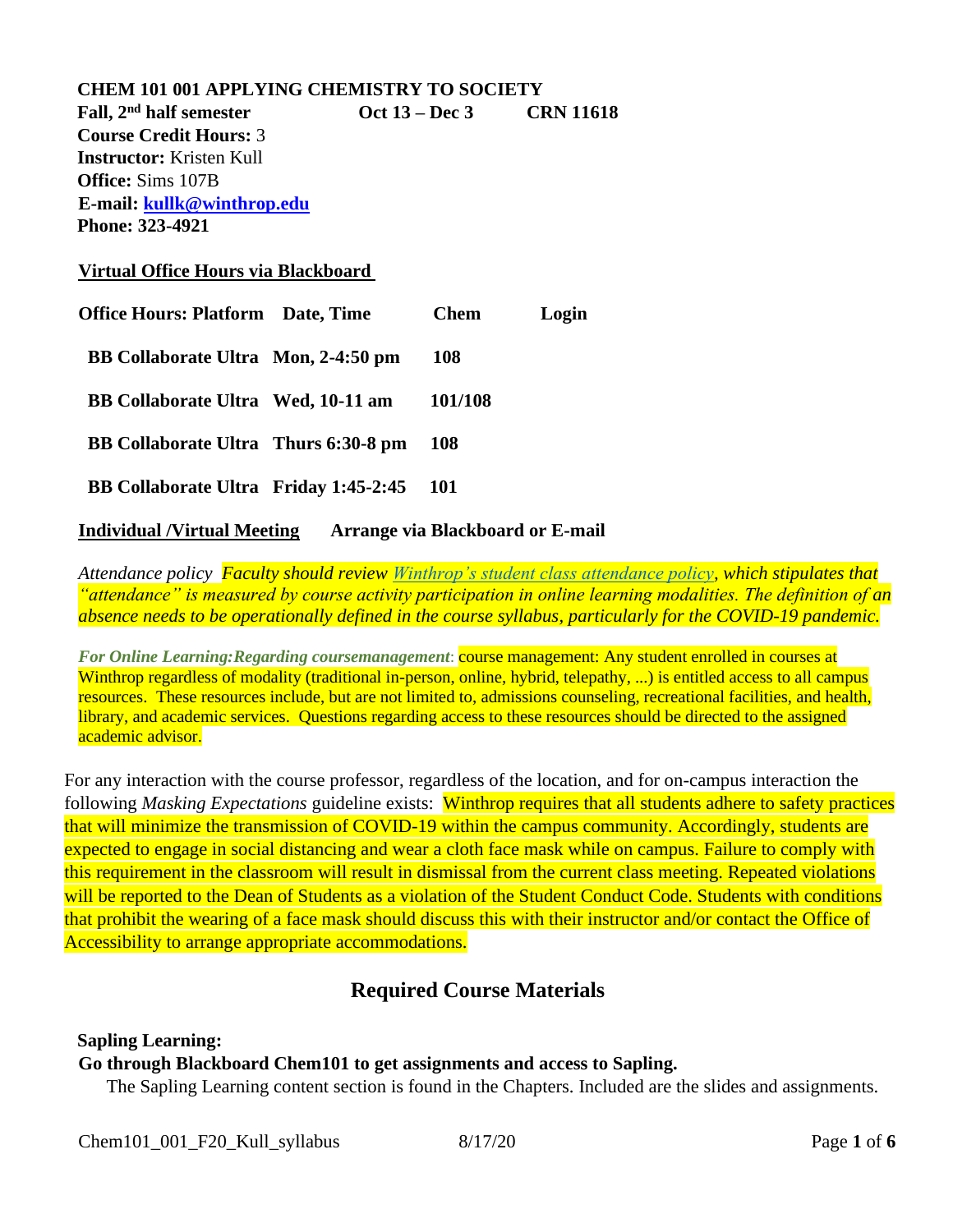Three sources for access to the e-book and on-line course activities (Sapling). **You must purchase Sapling Plus, available through one of these resources to get assignments.**

- 1) 978-1-319-27716-1 Loose-Leaf textbook with SaplingPlus
- 2) 978-1-319-27701-7 Cloth textbook with SaplingPlus
- 3) 978-1-319-25836-8 SaplingPlus (includes eBook)

The assignments are listed in Blackboard and link directly to the external site. Click on any Sapling assignment link to launch the assignment. Select your access option and continue to your assignment page. You are now enrolled in the course and can access future assignments through the links on your instructor's course page.

## **Textbook:**



INVESTIGATING CHEMISTRY: Introductory **Chemistry** From A Forensic Science Perspective *FOURTH EDITION*

## **Accessing course material for Investigating Chemistry, Johll, 4ed., Sapling course STUDENT INSTRUCTIONS**

*If applicable,* to access your ebook click on the image of the cover on the right sidebar of your course site. Create an account or log in with an existing Macmillan Learning eBook account.

## **Need Help?**

Answers to many common questions are found in our Student Support Community. If you need direct assistance you can also contact technical support:

<https://macmillan.force.com/macmillanlearning/s/>

The following link includes more detailed instructions on how to register for your course:

[https://macmillan.force.com/macmillanlearning/s/article/Students-Register-for-Sapling-Learning-courses](https://macmillan.force.com/macmillanlearning/s/article/Students-Register-for-Sapling-Learning-courses-via-your-school-s-LMS)[via-your-school-s-LMS](https://macmillan.force.com/macmillanlearning/s/article/Students-Register-for-Sapling-Learning-courses-via-your-school-s-LMS)

## **Course Goals:**

- Establish an understanding of basic chemistry principles
- Relate how these principles apply to the world around us
- Develop problem-solving and critical thinking skills

*Attendance policy* Faculty should review [Winthrop's student class attendance policy,](https://apps.winthrop.edu/policyrepository/Policy/FullPolicy?PID=399) which stipulates that "attendance" is measured by course activity participation in online learning modalities. The definition of an absence needs to be operationally defined in the course syllabus, particularly for the COVID-19 pandemic.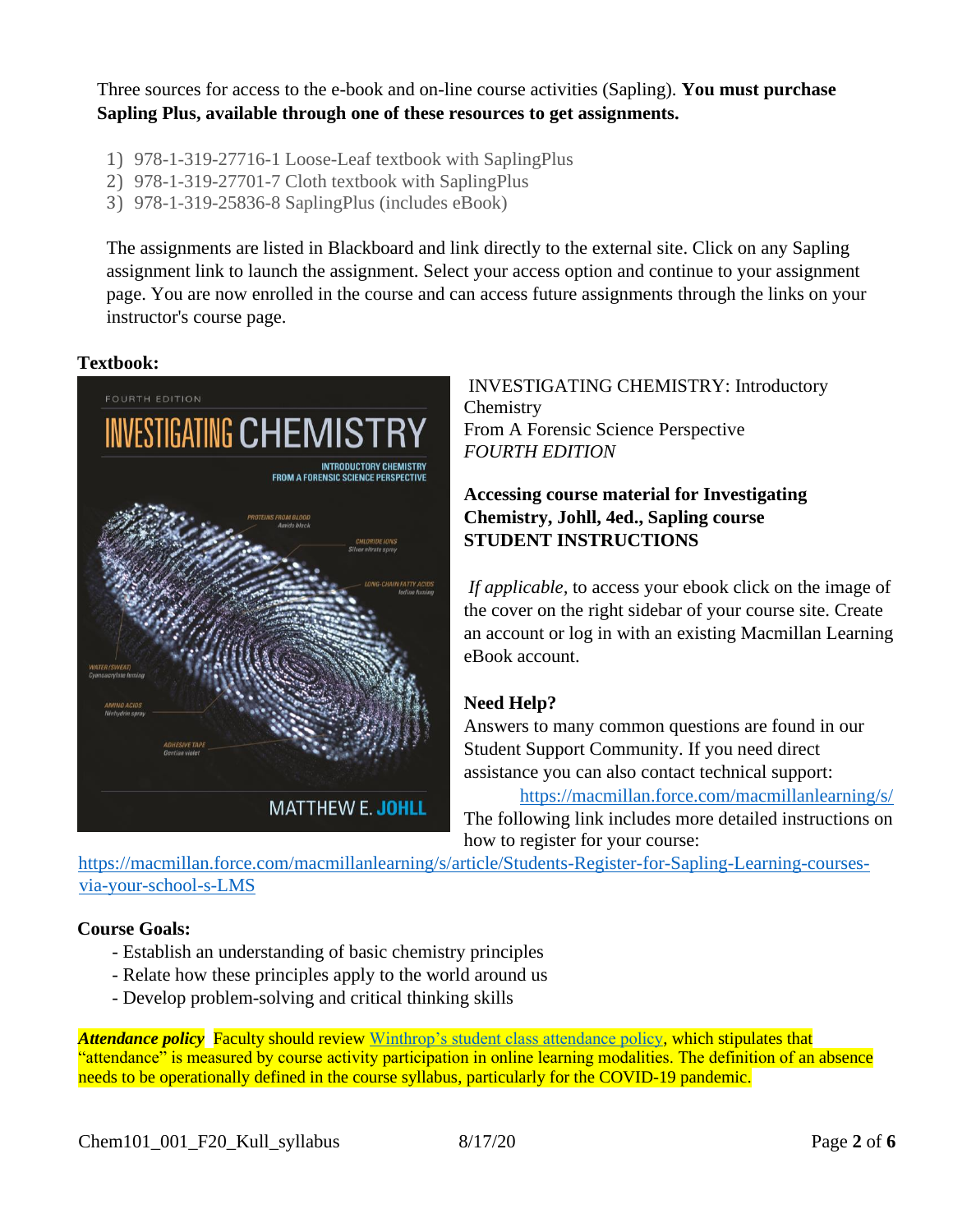*Global learning Initiative***:** As a knowledgeable member of society, this course should help ensure good decisions are made in reference to materials safe use in the home and community. Dangerous situations potentially averted.

#### **University Level Competencies**:

- Competency 1: Winthrop graduates think critically and solve problems.
- Competency 2: Winthrop graduates are personally and socially responsible.
- Competency 3: Winthrop graduates understand the interconnected nature of the world and the time in which they live.
- Competency 4: Winthrop graduates communicate effectively

#### **Course Outline:**

The following topics will be covered during the course:

- Matter, compounds, and mixtures
- Chemical reactions
- Atomic structure
- Chemical bonding
- Organics Fossil Fuels, Polymers, Functional groups
- Environmental aspects
- Water, acids and bases
- Redox reactions
- Pollution
- Ozone layer
- Greenhouse gasses
- Nuclear chemistry

The approach will come from a forensic perspective addressing evidence collection and atomic clues. Use of the scientific method for a logical approach to validate or oppose a theory, supported by chemical and physical knowledge and investigation.

#### **Class Preparation:**

This course will test your time management and prioritization skills. You will perform better on graded events if you spend time reading the material, reviewing lessons on Blackboard and answering suggested problems well in advance of assignment deadlines. **Once an assignment is due, you will have a leniency period with grade deduction for tardiness. The final assignment is the only one with no extension. Failure to complete on time will receive a grade of zero.**

You may work at an accelerated pace, but you may not request a retake if you rushed ahead and were not fully prepared.

#### **Lectures:**

There is no classroom meeting time for this course. Chapter PowerPoint slides are available on Blackboard. There are also many resources on the online book site.

#### **Homework:**

Practice assignments will appear on the syllabus but will not be included in your grade. These problems will not be collected but are recommended for practice before taking the quiz. I have selected the problems as representative of questions asked.

#### **Graded assignments:**

Chem101\_001\_F20\_Kull\_syllabus 8/17/20 Page **3** of **6**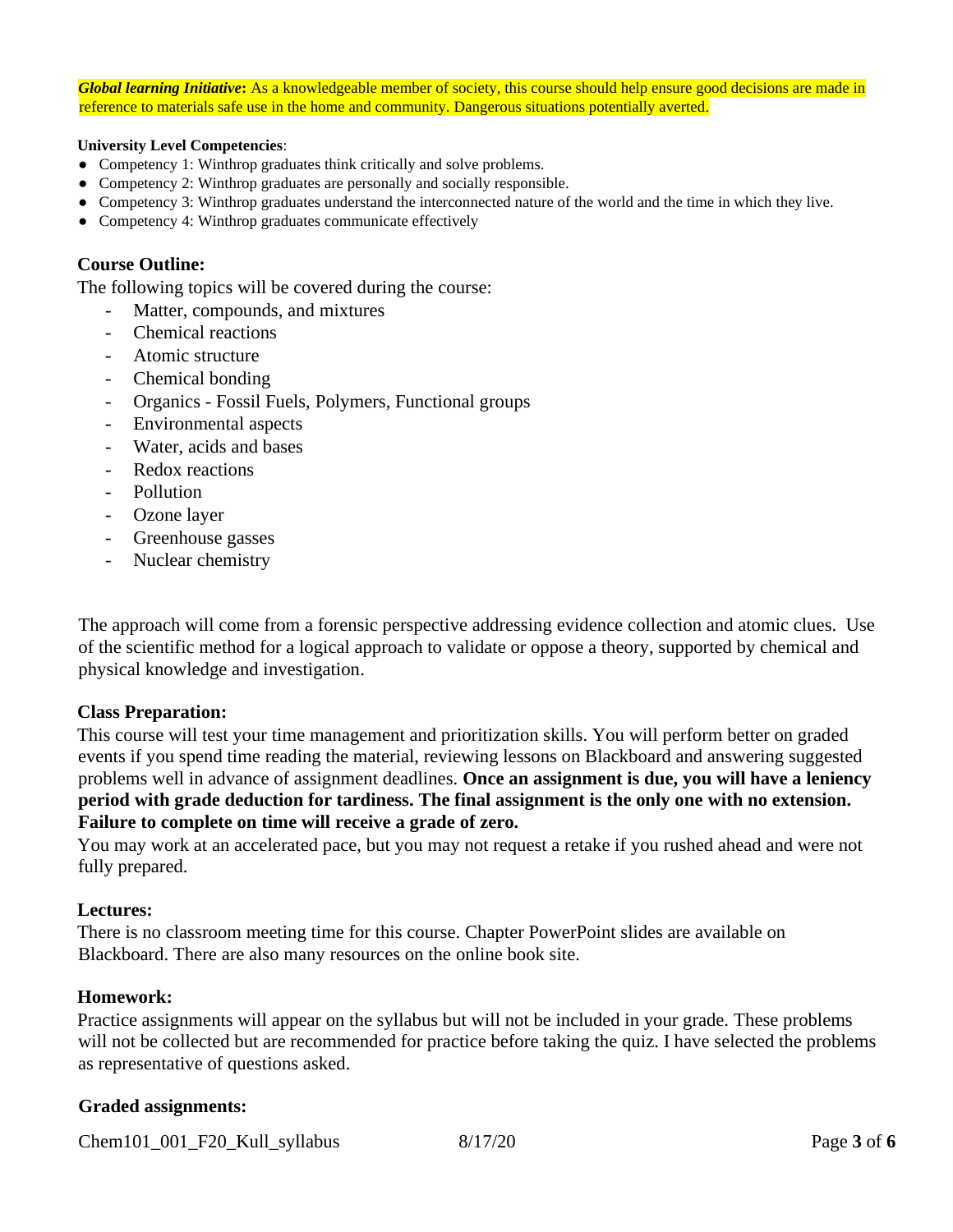- There will be nine quizzes/evaluations worth 60 points each. **No make-ups will be allowed.**
- The lowest quiz grade will be dropped. If a quiz is missed, that grade will be one of the dropped scores.
- **You should carefully read the Winthrop University Student Conduct Code printed in the**  *Winthrop University Student Handbook. As noted in the Student Conduct Code: Responsibility for good conduct rests with students as adult individuals. This policy on student academic misconduct is outlined in the Student Conduct Code Academic Misconduct Policy in the online Student Handbook<http://www2.winthrop.edu/studentaffairs/handbook/StudentHandbook.pdf>*

## **Grading System**

|                                 |           | Lowest dropped | scaled |
|---------------------------------|-----------|----------------|--------|
| Quizzes/Evaluations $ 9@60$ pts | $540$ pts | 480            | 100%   |

| A   |       | $B+$  |       | в     |       | C+    |       | $\mathbf C$ |       | CR    |       | UN    | Grade         | F 2020         |
|-----|-------|-------|-------|-------|-------|-------|-------|-------------|-------|-------|-------|-------|---------------|----------------|
| 100 | 89.6  | 89.5  | 86.6  | 86.5  | 79.6  | 79.5  | 76.6  | 76.5        | 69.6  | 69.5  | 59.6  | 59.5  | $\frac{6}{6}$ | <b>Section</b> |
| 540 | 483.8 | 483.3 | 467.6 | 467.1 | 429.8 | 429.3 | 413.6 | 413.1       | 375.8 | 375.3 | 321.8 | 321.3 | tot pts       | 001, 002       |
| 480 | 430.1 | 429.6 | 415.7 | 415.2 | 382.1 | 381.6 | 367.7 | 367.2       | 334.1 | 333.6 | 286.1 | 285.6 | <b>LOD</b>    | 001, 002       |
| 510 | 457   | 456.5 | 441.7 | 441.2 | 406   | 405.5 | 390.7 | 390.2       | 355   | 354.5 | 304   | 303.5 | tot pts       | 003            |
| 470 | 430.1 | 429.6 | 415.7 | 415.2 | 382.1 | 381.6 | 367.7 | 367.2       | 334.1 | 333.6 | 286.1 | 285.6 | <b>LOD</b>    | 003            |

## **Calculator**

A basic scientific calculator or graphing calculators (one with exponential notation, logarithms, and orders of operation) is necessary for all quizzes and exams.

## **Communication:**

**I**nformation may also be sent via the Class List Servers. If you added the course late or are not receiving emails, go to<http://www.winthrop.edu/technology/default.aspx?id=7081> [t](http://www.winthrop.edu/technology/default.aspx?id=7081)o add yourself. If you have any questions, e-mail or see me before/after class to set up an appointment.

## **Course Withdrawal:**

 Dec 3rd is the last day to S/U a full semester course**.** *Students may not withdraw from a course after this date without documented extenuating circumstances.*

## **Students with Disabilities/Need of Accommodations for Access:**

Winthrop University is committed to providing access to education. If you have a condition which may adversely impact your ability to access academics and/or campus life, and you require specific accommodations to complete this course, contact the Office of Accessibility (OA) at 803-323-3290, or, accessibility@winthrop.edu. Please inform me as early as possible, once you have your official notice of accommodations from the Office of Accessibility.

## **Academic Success Center:**

Winthrop Academic Success Center is a free resource for all undergraduate students seeking to perform their best academically. The ASC offers a variety of personalized and structured resources that help students achieve academic excellence, such as tutoring, academic skill development (test taking strategies, time management counseling, and study techniques), and group/individual study spaces. The ASC is located on the first floor of Dinkins, Suite 106.Tutoring for this specific course is offered through the

Chem101\_001\_F20\_Kull\_syllabus 8/17/20 Page **4** of **6**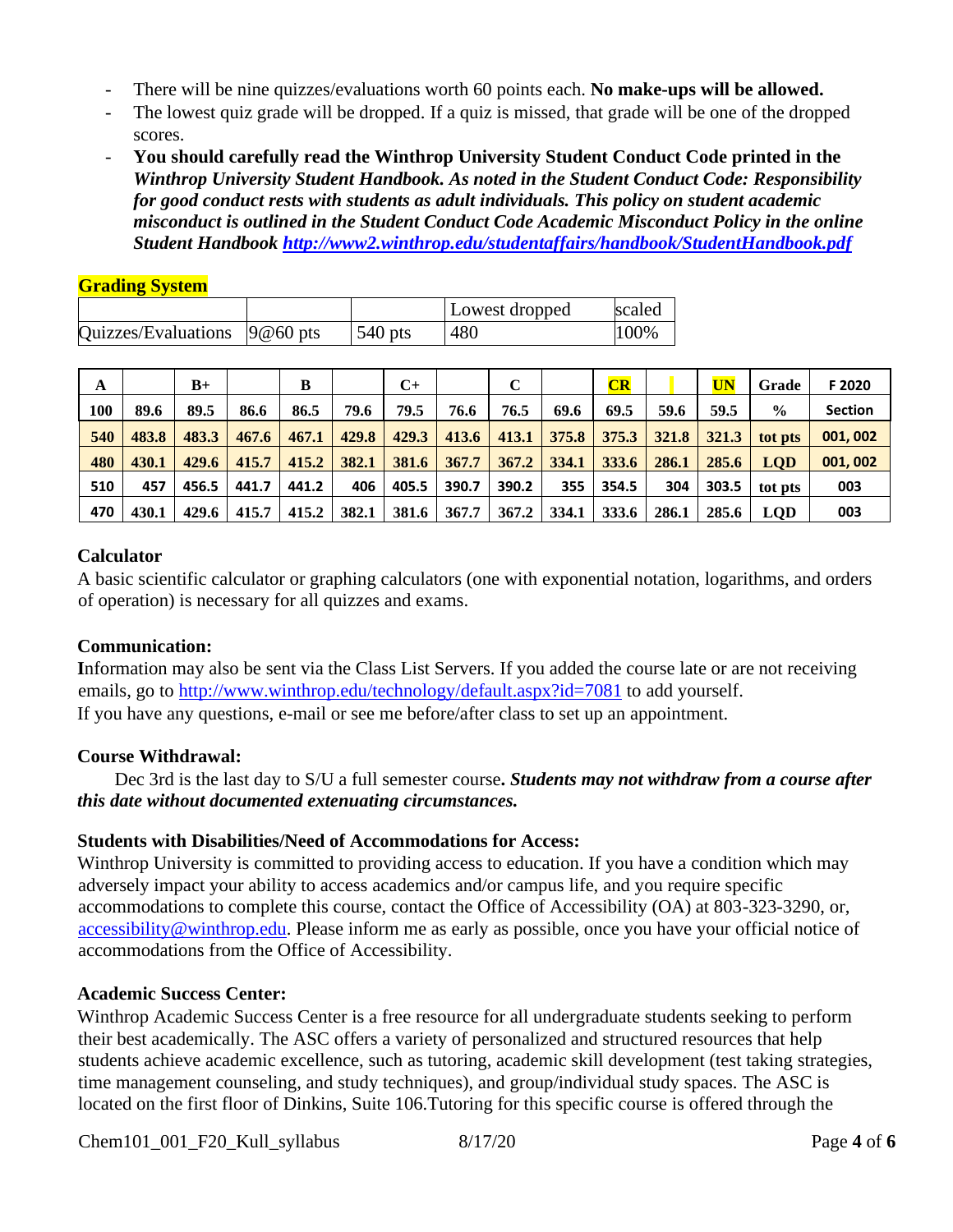office. If you wish to request a tutor, you must attend ONE Tutee Seminar, offered every Friday. Please contact the ASC at 803-323-3929 or success@winthrop.edu if you have any questions. For more information on ASC services, please visit [www.winthrop.edu/success.](https://exchangeweb.winthrop.edu/exchweb/bin/redir.asp?URL=http://www.winthrop.edu/success)

## **General Education Requirements**

Chem 101 fulfills three hours of general education requirement for natural sciences. Listed below are the seven fundamental student learning outcomes for natural science courses as well as examples of how they will be fulfilled in Chem 101.

## **Course Objectives and Student Learning Outcomes - Students should be:**

- 1. Conversant with a few fundamental concepts from the three main areas of natural science, including earth, life, and physical sciences. (*e.g., chemical reactions, global warming, nuclear power, etc.*)
- 2. Able to apply the scientific methodologies of inquiry. (e.g., *Problem solving exercises*)
- 3. Able to discuss the strengths and limitations of science. (*e.g., discussion of scientific methodology*)
- 4. Able to demonstrate an understanding of the history of scientific discovery. (e.g., *The development of the periodic table and discovery of subatomic particles*)
- 5. Able to discuss the social and ethical contexts within which science operates. (e.g., global warming, fossil fuels, nuclear power...).
- 6. Able to communicate about scientific subjects including the defense of conclusions based on one's own observations. (e.g., *homework assignments and analytic exam questions*)
- 7. Able to discuss the application of scientific knowledge to the social sciences and to non-scientific disciplines. (*e.g., research paper on current scientific topic in the news)*

## **This is a tentative schedule and will be updated as needed**.

- If changes occur, you will be notified via Blackboard. A record of this transmission will be recorded in announcements.
- Quizzes and exams will be available on Blackboard and should be completed/ submitted there.
- There is no time limit on an individual graded event, but the Events must be submitted by the due date.
- It is an open resource, I want you to get in and read. There are many good videos available on the web if additional explanation is needed.